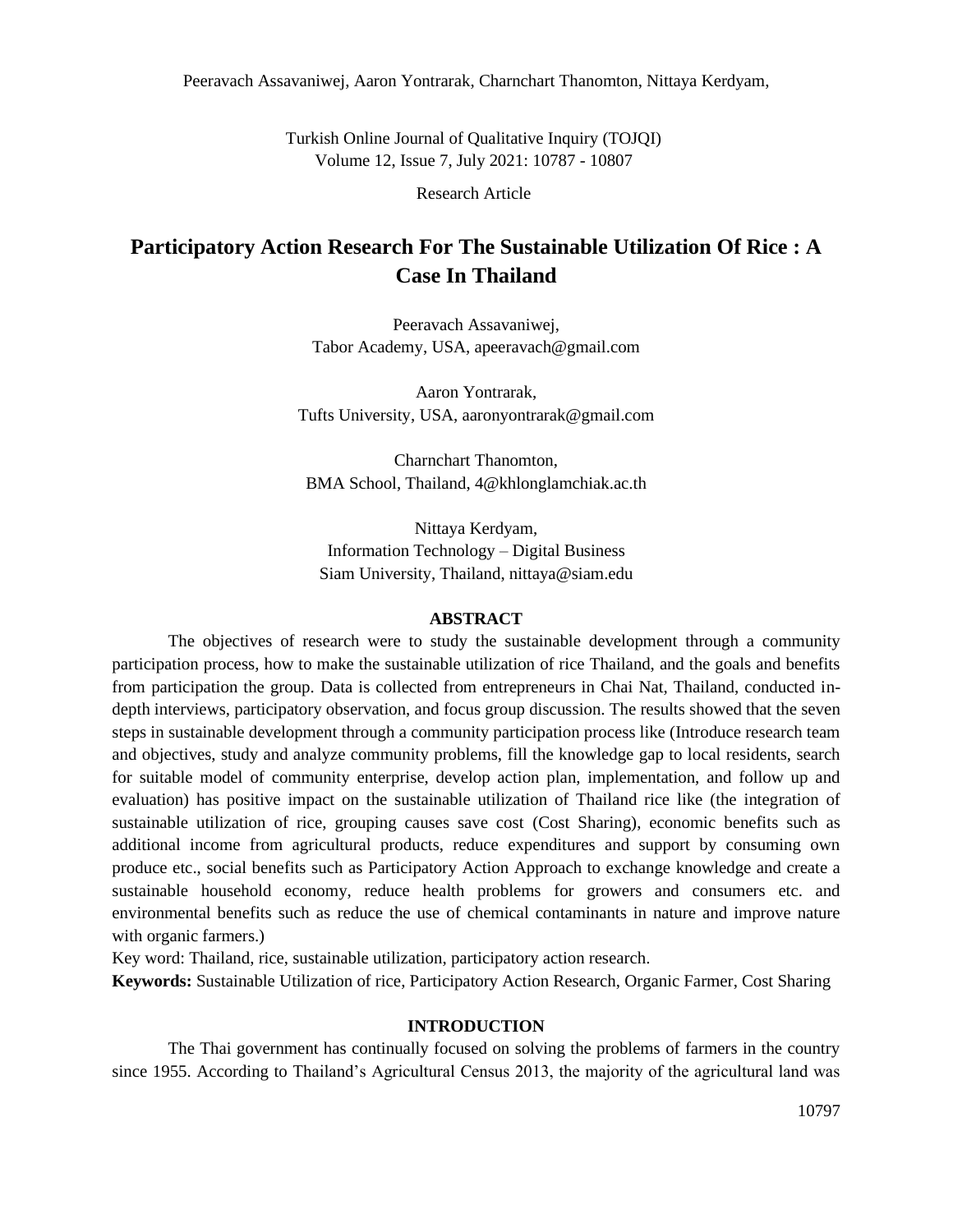used to grow rice (51.3%), followed by field crops (22.3%), rubber trees (14.6%), plants and trees (8.5), vegetables (0.8), and fodder crops for animal feed (2.5%). The total agricultural land in 2013 was estimated at 72.8 million rais, which was 5.4 million rais higher than in 1993 that to show Thailand's population structure is closely involved with agriculture in terms of cultural tradition. Thailand is predominantly an agricultural country. Agriculture constantly plays a crucial role in Thailand's economy. However, the number of agricultural land holders in 2013 decreased from 4.2 million to 3.8 million (Hansasiripot, 2017). The task of achieving self-reliance and self-sustainability in agriculture depends not only on infrastructure and governance reforms but on decreasing our Agri-imports bill and finally increasing farmers' income.

Because at the end of the 19th century, the middle man began to play the role of buying rice from farmers to sell mills. Sometimes the good price rice mills will buy from the farmers themselves. But when sending to Bangkok to sell abroad You have to go through a middleman anyway. Farang scholars say that the problem of Thai agriculture is a system that is tied to a middleman. And the middleman is not just buying the produce. but also lending winch to buy land to rent for farming Coordinating import, export, etc. Farmers have no knowledge of price and market mechanisms and lack of cash flow. therefore have to rely on middlemen The more farmers rely on the sky, rely on the rain. The mortgage has nothing to tie the yield into debt to the middleman. The produce that is sold is sold in the harvest season. which when the price is low The middle man smiled again. but the peasants are bitter Circulating in a vicious circle, in 1938 an adviser to the Ministry of Finance estimated that 50% of the export price of rice was attributable to middlemen, mills and export brokers. But the one who gets the most share is the middleman. still today ....as before but can't blame the middleman. He set up a high-interest loan because the risk of leaving money to the farmers was high. especially farmers who have no mortgage assets. having only one body and the power of farming in someone else's place So the middleman is seen as the culprit despite following the market system. (State-sponsored) and bear the risk on behalf of the farmers. especially the cost Another issue is to educate farmers on business. This is very necessary Because Thailand is one of the world's top rice exporters, the middle man and the tooth mill make profits together. But the peasants didn't know anything at all. Until it can be said that the state allows exports to guide rice policy. not the well-being of the peasants Starting a rice retailer yourself is a good initiative. but lack of collective power to create bargaining power As for the city people who will help, they don't know if it's popular or not, and the big structure hasn't been fixed. Afraid to meet from influential people in the market The government therefore had to rely heavily on the farmers. but must change the way of thinking How to help the villagers (Disthan, 2020), and that a majority of farmers, who have the desire and ability to produce more food, utilize multiple avenues to reach consumers, have implemented some form of sustainable production methods into their business and offer a diverse variety of products in order to remain competitive. Despite such beneficial attributes but supply and consumption of local food is limited. In turn, the structural barriers related to land use and agricultural policies are shown to be affecting the economic prosperity of the farm community operating at the farmers' markets. Other the economic, social and environmental benefits of supporting local food have been shown through other research to be the driving force behind the increase in consumer demand. This study uncovers the perspectives held by direct-sale farmers (Tras, 2021).

Sufficiency economies in Thailand, we wanted to see if we could create an entirely new business model for farmers where they were could access markets that they were in charge of themselves — to remove the middle-men. To do this, beginning with the core element of creating a new model: a new kind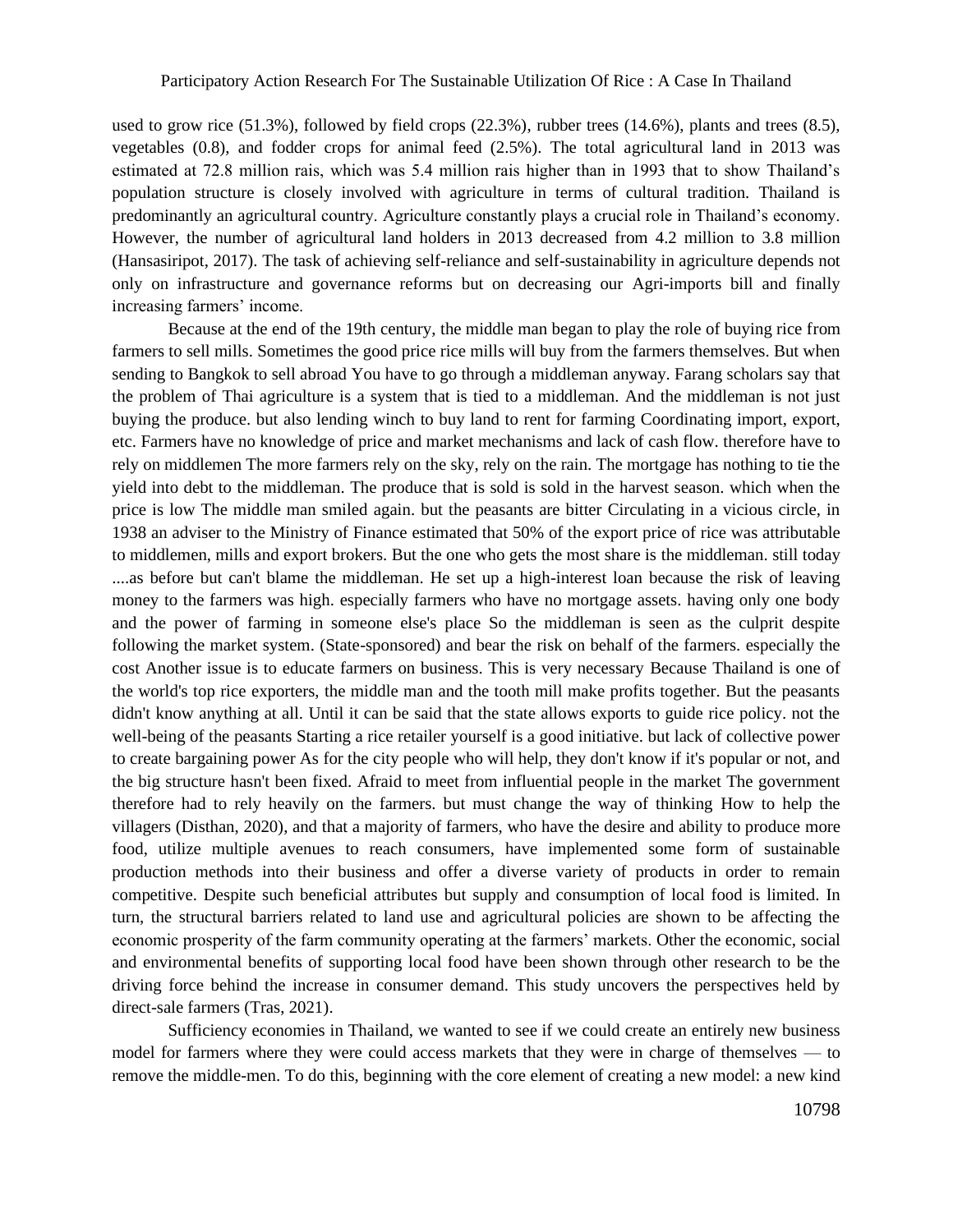Peeravach Assavaniwej, Aaron Yontrarak, Charnchart Thanomton, Nittaya Kerdyam,

of education. In order to become a member of the social enterprise to make products from farmers' crops. "This way, researchers and famers get involved," we make connections, get to know each other, get to know the farmers. It's hands-on — we get our hands dirty, help on the farms, and learn about farming techniques, the challenges facing farmers, and environmental issues — even if we aren't farmers themselves." but we serve a deeper purpose, as well. "to start as a way to ask how we can learn to make life less complicated," "We want to know how we can live more easily. How can we live happily? How can we enjoy our life more?"

From the reasons and necessities mentioned above, the research team was interested in studying participatory action research for the sustainable utilization of rice. Research is used to develop the sustainable rice through a community participation process, to make the sustainable utilization of rice, and to share the goals and benefits from group.

#### **LITERATURE REVIEW**

The cycle of participatory action research consists of five elements: a systematic process of observation, reflection, planning, action, and share. This cycle of inquiry is repeated until the conclusion of the Action Research. The model of Action Research preferred in the Reconnect program is Participatory Action Research (referred to as PAR throughout this manual), though some of the program resources and reports referred to in this manual shorten this to 'Action Research' (see Figure 1 below).



**Figure 1 :** Cycle of Participatory Action Research (Crane & O'Regan, 2010)

The scope and content were community development under the concept of sustainable development which consists of people in the community have a better quality of life, economic stability, no environmental impact and meaningful participation from the community. The community is going to manage community problems on their own. However, the principles of participation are included sharing information, sharing ideas, sharing decisions, participating in action, share responsibility and participate in monitoring and evaluation (Thammajinda at al., 2017).

#### **RESEARCH METHODOLOGY**

The research methodology is telling about selected research design, population, sample, data collection technique, and also about the typological tool used for descriptive analysis (Ampansirirat  $\&$ Wongchaiya, 2017). In the current study, a quantitative research approach was used which is also called the hermeneutics approach rather than a quantitative approach. A study is conducted for analyzing the Participatory Action Research for the sustainable utilization of rice. Unit of analysis or in other words the population of this study were organic farmers of Banchian, Chai Nat, Thailand.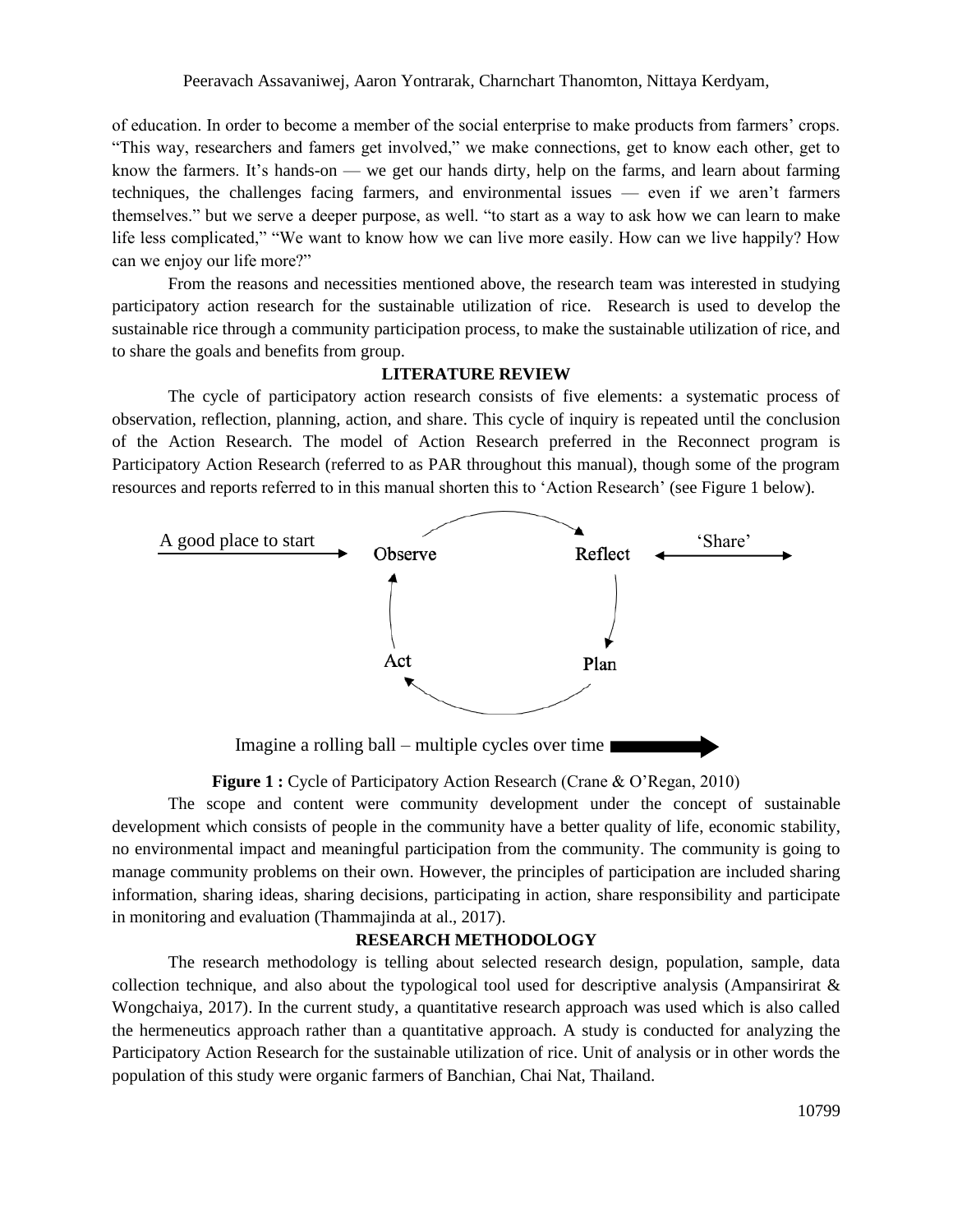Participatory Action Research For The Sustainable Utilization Of Rice : A Case In Thailand

The populations of this research were 60 famers in Banchain, Chai Nat, Thailand. The respondents were 12 members of the sustainable utilization of rice group and community leaders. Including the village headman and assistant village headman who were mainly involved in the establishment of the sustainable utilization of rice group, consisting of 10 people selected by purposive sampling. This research is a participatory action research. The tools used for data collection consisted of a structured interview form. (Semi-Structured Interview), a depth interview was used. (Participated Observation) field note taking, providing knowledge through study design thinking brainstorming techniques and listening to lectures; Focus Group Discussion find information on problems; community; group meeting to mobilize brain and exchanging knowledge together to find solutions to problems, communities. (Thammajinda at al., 2017)

## **RESEARCH RESULTS**

This research presents the results of the study in 3 parts: **Part 1** Sustainable community development process by community participation in 7 steps (**Figure** 2)

1. Introduction to researchers and notification of objectives research for the community  $\Box$  Researchers must try to bridge the gap between researchers and villagers, do not show that they have superior knowledge or status than villagers.

2. The study and analysis of community problems Need Assessment and Resource Assessment

3. Adding knowledge to villagers in both theory and practice  $\Box$  Focus group meetings, demonstrate sustainable utilization of rice and discuss community problems.

4. Participatory consideration of alternative forms of develop the most appropriate and feasible

- $\Box$  The researchers need create a relaxed and friendly atmosphere to encourage villagers to express their opinions.
- $\Box$  The researchers need open their mind to listen to the villagers. Don't too attached to academic principles.

5. Participatory plan the operation

 $\square$  Researchers set up a management system that villagers can do it. themselves.

6. Implementation of the plan

7. Project monitoring and evaluation

 $\Box$  There were problems, obstacles, and corrective actions.

 $\Box$  Can this project answer the needs of community?

800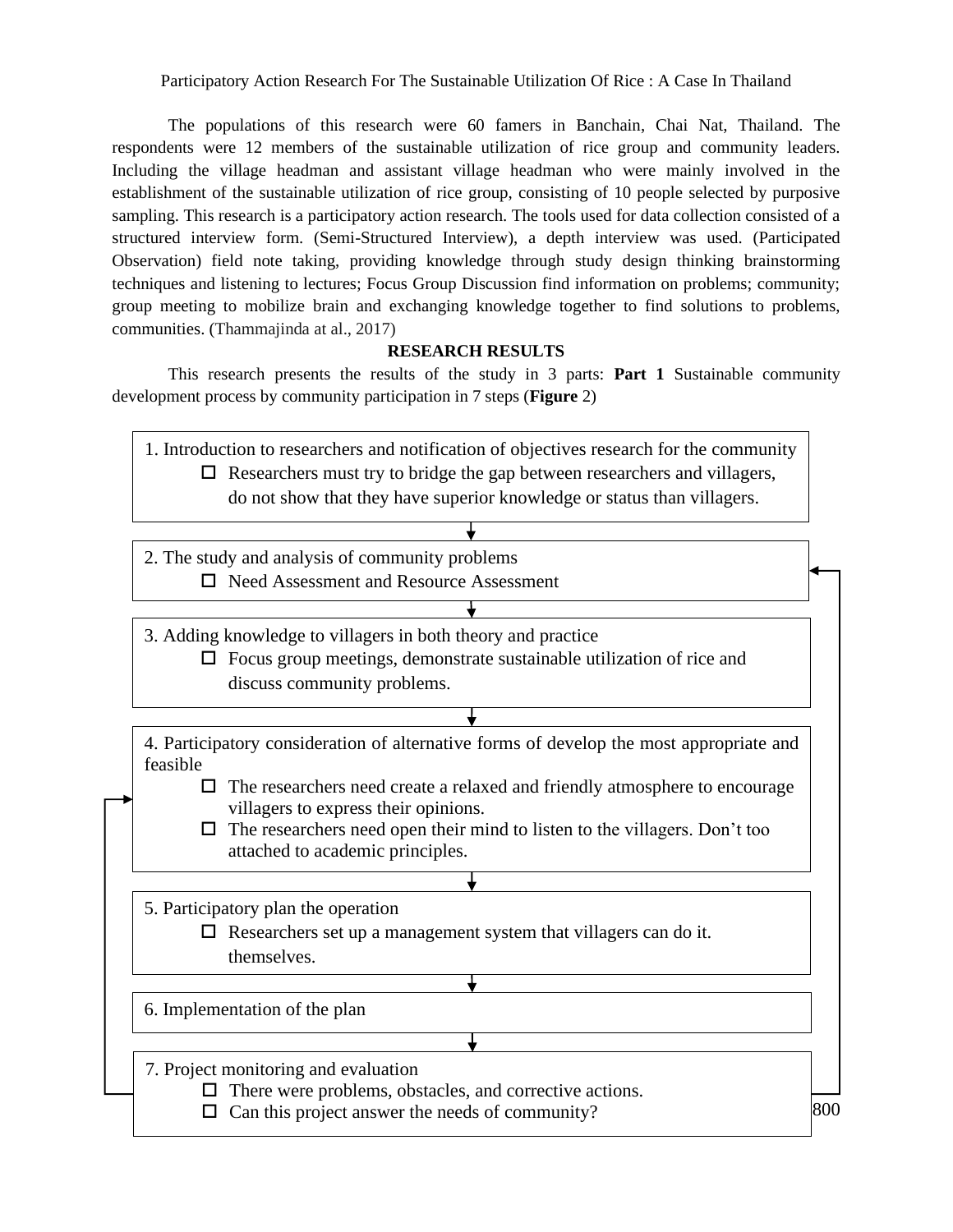#### **Figure 2** Participatory Action Research for the sustainable utilization of rice

From Figure 3, **First, Introduction to researchers and notification of objectives research for the community:** It started with meeting the community leaders and asking them to organize a meeting with the villagers. To introduce researchers and research objectives to create understanding that researchers will cooperate with villagers in thinking and developing to solve community problems, not focusing on training or the introduction of the budget to support, which was found to be an important step and get cooperation is very good in conducting research with the community. Next, the study and analysis of community problems at this stage was done using techniques: Focus group meetings with community leaders such as the village headman, the village headman's assistant chairman of sustainable utilization of rice group to discuss community problems. The joint solution came to the conclusion that the villagers wanted to reduce farming using chemicals by they would like to switch to farming more organic due to health concerns and selling products at a low price because they are sold through middlemen. Then, adding knowledge to villagers in both theory and practice about the production and distribution of chemical-free rice, the research team allocated time for interested villagers. group together group meeting by those who came to see the event with the nature of chemical-free rice management which has both the form of a group production and distribute Some houses are manufacturers and sell to department stores. Some houses sell restaurants in nearby areas. In addition, listen to a lecture on how to sell products online before the end of the group meeting. Brainstorm ideas for possible solutions shared among the villagers. with the research team and assigned the group leader to study and consider the possible approaches. After that, Participatory consideration of alternative forms of develop the most appropriate and feasible, the research team had a group meeting with the villagers who received to Participation plan work by bringing academic documents at this stage, the research team found that sometimes there may be gaps between academics and villagers because most villagers are unable to study. From the documentation and understand yourself. To close this gap, researchers therefore have to act as mentors and assistants, filling in the gaps, that is, having to study and find a way to present. The academic information is in a format that the villagers can easily understand. The method that is effective in this research is to draw a diagram to show plans for sustainable utilization of rice, to pose for villagers to visualize understand and be able to participate. One you've finished that, Participatory plan the operation, researchers must encourage group leaders to hold meetings with Members to plan operations together, causing members to accept and cooperate well. This way makes the operation of the group progress. Once you've done that, implementation of the plan: The experiment in rice cultivation and distribution showed that the yield was good. And try to sell agricultural products onsite in the community and online outside the community. As a result, the group members' products have been well received and sold out. Because now a day many people is more attention to the consumption, pay of non-toxic products and products from manufacturers. Finally, Project monitoring and evaluation: From the trial to sell in the community, the villagers started confidence that organic rice is in demand in the market, so it is confident that if there is a product, it will be able to sell for sure. The group members are confident that they will follow the production plan. Continuously planning to expand the market, it can be seen that the solution to the group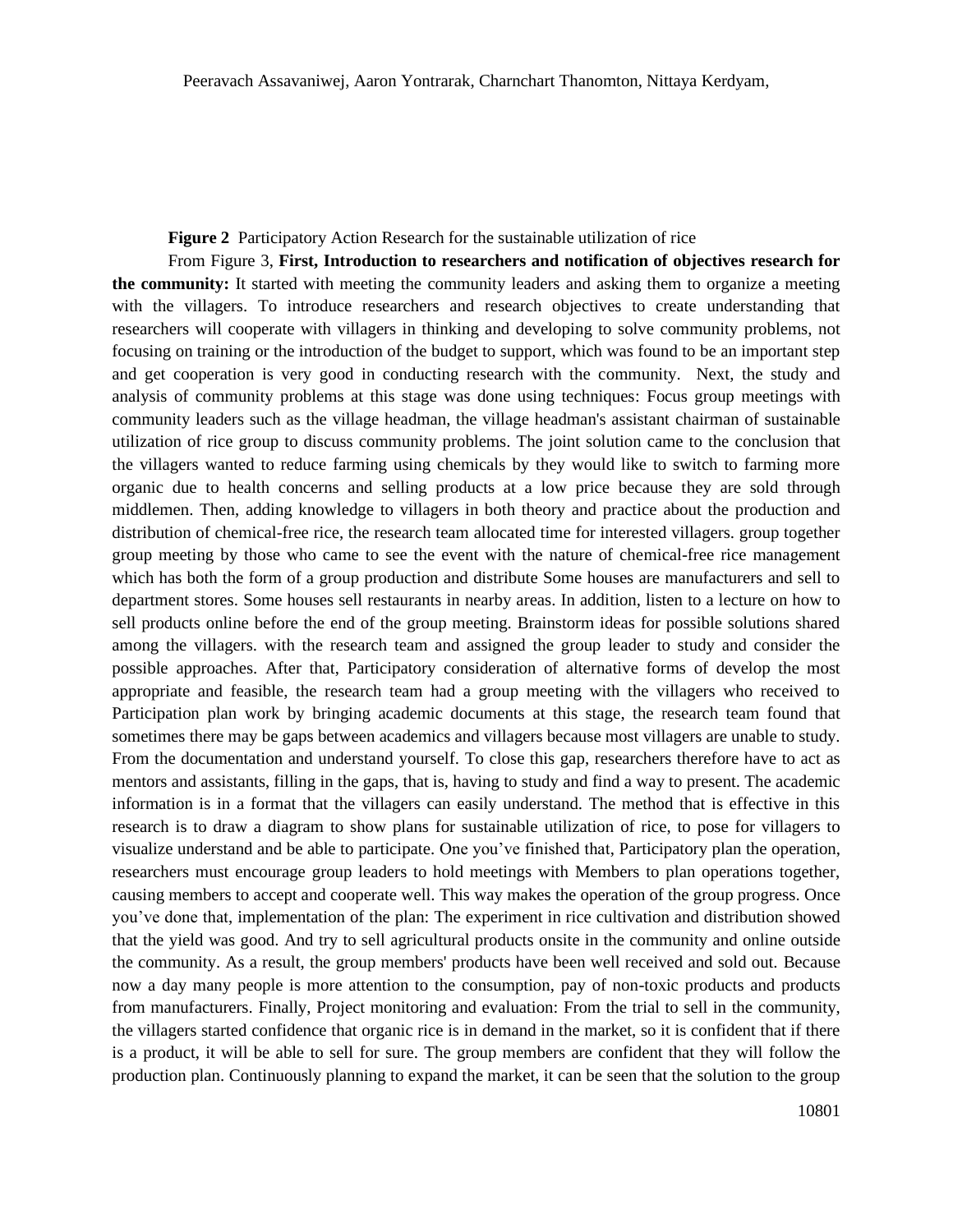of sustainable benefits from this rice can fix problems It meets the needs of the community. They are the reduction of chemical farming and the ordering products be delivered directly to the farmers.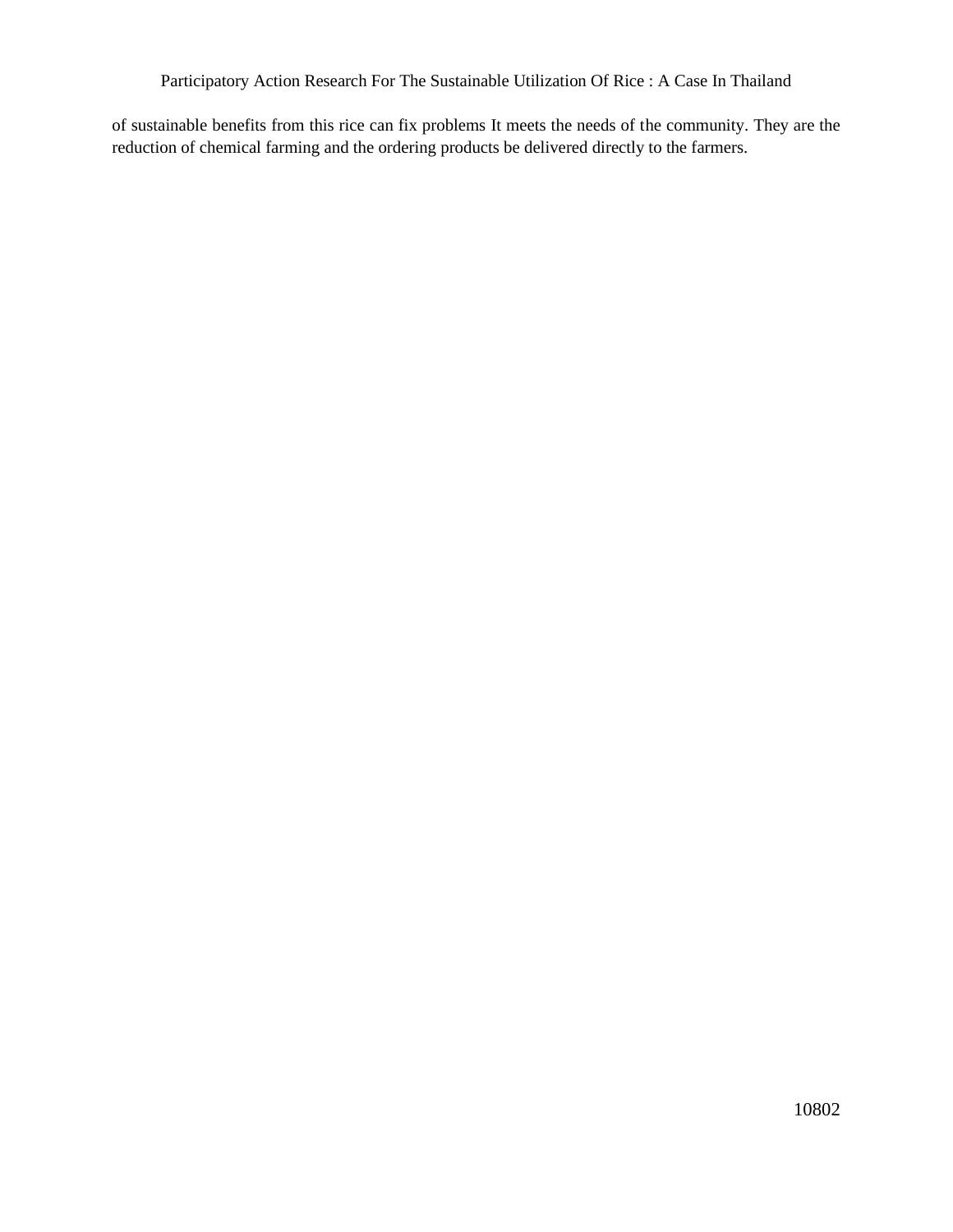## **Results of the study, part 2 Establishment group of sustainable utilization of rice model**



**Figure 3** Establishment group of sustainable utilization of rice model

From Figure 3, it can be seen that the group establishment process arises from the participation process of villagers from the beginning. after seeing many examples form of production and distribution at differ according to the context of each community. Therefore, the group meeting happened to come to the conclusion that Which model is suitable for the Ban chain community, considering several options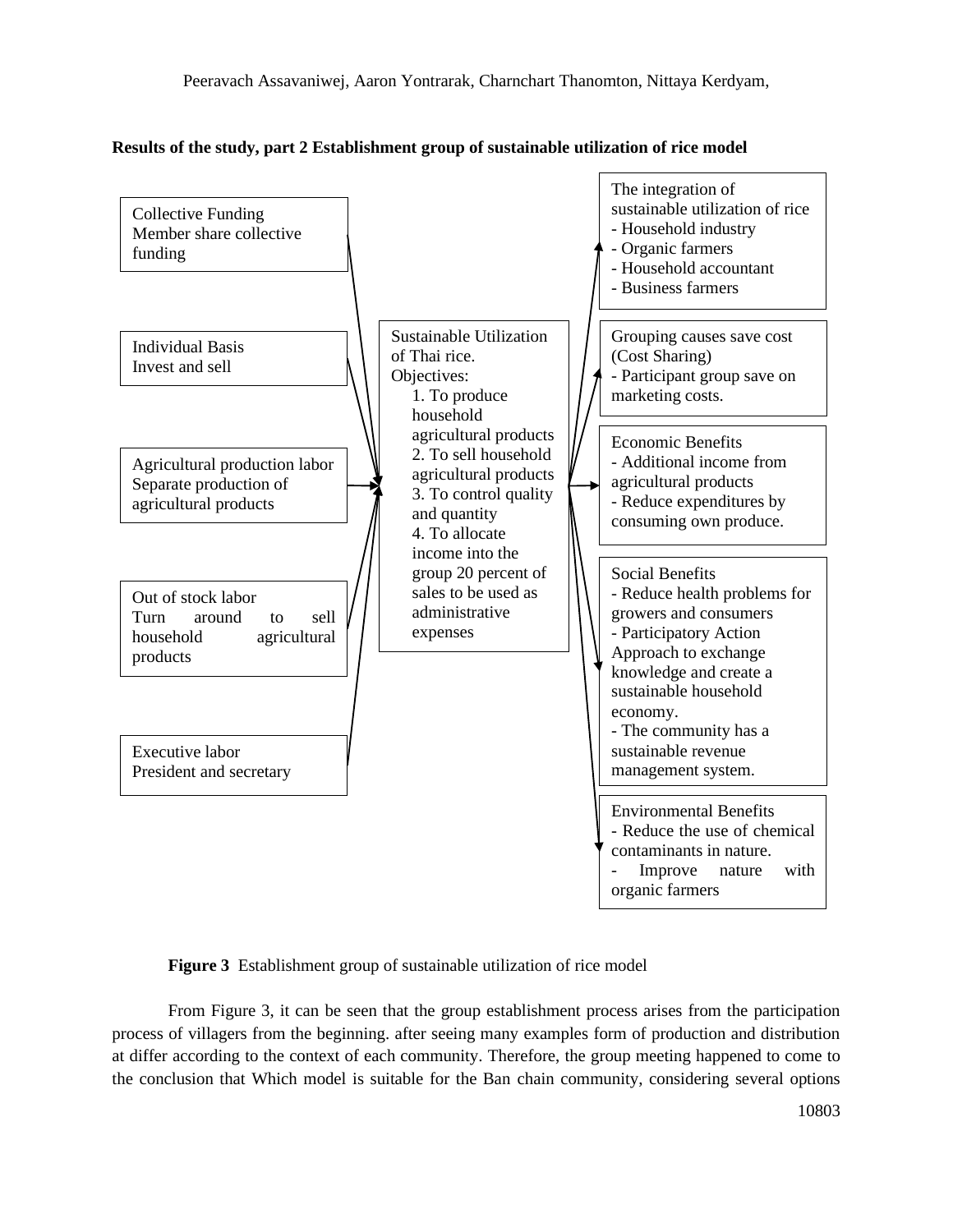such as the cooperative model and the community enterprise model, etc., which are some formals, and must be prepared systematic account The meeting considered and evaluated. human resource potential in terms of ability, time and funds, it was found that the villagers in the community were not ready. and has limitations in terms of both time and funds. Therefore, proposed guidelines Joining groups in more specific ways is grouped together by the objective is to produce and sell rice and household agricultural products in the name of sustainable utilization of rice and has a goal generate additional income and reduce expenses for members as the villagers have limited funds. Therefore, unable to bring large sums of money Invest in production all together Therefore, there are 2 types of investments together: 1. Collective Funding (10 members, 500 baht per share, total initial capital 5,000 baht) to be used to drive the project. can start to be used as working capital, packaging and distribution 2. Individual investment (Individual Funding) is the capital that each person must use. in the purchase of seeds and organic fertilizers to grow and take care of the household products production sector that they are responsible for participatory plan and design of management system. The group will have a plan for planting together in advance. by specifying the type of rice Amount of rice and time to be harvested in order to prevent the output from exceeding the market demand and to have a variety of agricultural products to distribute to consumers and have sufficient quantity of produce to the market to meet demand distribution system in the initial stage, it will be sold through the community market. and set the price Sold at the same price as the market retail price. It will be allocated income into the group 20 percent of sales to be used as administrative expenses and accounting records every time that members bring their produce to sell can be seen as new innovation no capital required It's a way that villagers come up with a rural lifestyle that might not be seen in urban settings.

#### **Results of the study, part 3 goals and benefits from the merger**

The integration of sustainable utilization of rice is to strengthen marketing. Creation of non-toxic agricultural products that is accepted by consumers in the community and outside the community. In the next phase, the group plans to request a check. to certify products from the provincial public health to create confidence and acceptance of sustainable utilization of rice broadly. Grouping causes save cost (Cost Sharing). They will help It can save many costs, such as including in the future there will be marketing costs, public relations costs. and distribution expenses, etc. Economic Benefits: Members will have additional income from growing organic rice with the goal in the early stages. There was an additional income of about 4,000 baht per month per household. For emphasizing a self-reliant distribution system by selling equal to the general retail price in the market, not through middlemen, enabling members to sell at the same price fairer. By-products after the harvest and rice seed collection are rice straw and rice stubble which are biodegradable materials. Tilling of the rice stubble results in improved physical, chemical and biological properties of the soil. It contains macronutrients and micronutrients that are beneficial to the soil, making the rice plants flourish and produce good yields; reducing the need to use chemical fertilizers due to the higher organic substances in the soil. In addition, it can be used for other purposes, such as being pressed into bales for distribution, used for raising cattle, making compost, mulch, and paper pulp. It can be applied to furniture or home appliances as a substitute for wood, such as tables, chairs, lamps, decorations, souvenirs. It shows that we can recycle not so useless material like rice straw in a very imaginative way. Social Benefits: Changing the way to focus more on organic farming will have a positive effect, namely reducing health problems for both growers and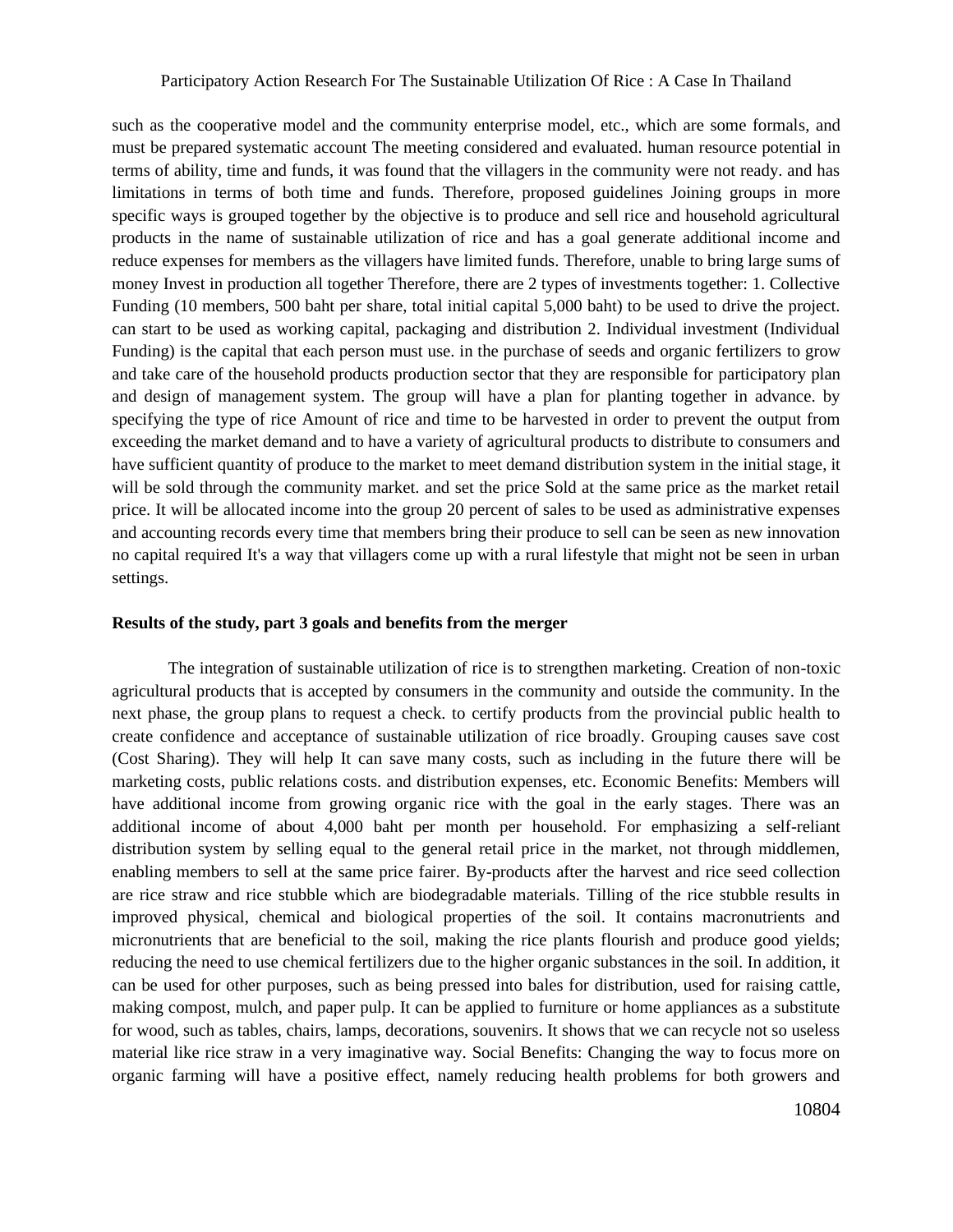consumers. Grouping also helps to exchange knowledge among members, which will lead to continuous development. has arranged a system for meetings between members by setting a date to take care of the rice together at least once a week to have time to meet. Discussing and exchanging problems and bringing them to be solved. Environmental Benefits: Organic farming practices lead to reductions in chemical use reduce contamination to nature, reduce soil degradation problems, improve quality soil.

### **DISCUSSION AND CONCLUSION**

This participatory research leads to the development of sustainable utilization of rice that meet the needs and abilities of the community. There has never been a group in the matter production and distribution of household agricultural products. before the participation process of villagers in establishing the sustainable utilization of rice group. according to the concept of Community based learning is the involvement of the community in project design and implementation (implementation). Development process community must integrate local wisdom into the decision-making process for choosing the appropriate alternatives (Patitungkho, 2017). Consistent with the principle of participation (Participation). The steps for participation are: 1. Contribute information 2. Join think together and decide 3. Participate in the implementation 4. Take responsibility for the bank, jointly monitor and evaluate the results. Participation in every step. It will be a real participation Thammajinda at al. (2017). And according to Ratchathawan at al. (2018), the steps for participation are: 1. Participation in decision-making, 2. Participation in the operation, 3. Participation in receiving benefits, and 4. Participation in the evaluation. The participation steps can fix the problem and real community development. The participatory process in community development should include an important step in addition to the original participatory principle, that is, adding knowledge in the villagers in both theory and practice (Step 3 in Figure 2.) because the body of knowledge or the wisdom that the villagers have not enough for development. Villagers should be filled the successful career. According to Ketanon Neawheangtham (2017), the successful career groups of the products of the folk wisdom were found that the operation was similar in terms of the strong management, the members in the groups had the knowledge, the ability and the career skills which applied the technology properly, and had the vision of managing the career groups which occurred from members in the groups, the good strategies and searched for new strategies for developing the products of the career groups which consisted of the folk wisdom which had the base of the creative work from the local culture, the manufacture procedure and the proper products development, the strategies of managing the marketing, and the principles of the business development sustainably by transferring, conserving, and cumulating the folk wisdom. The results showed that the community development process by participation (Figure 2) derived from this research was consistent with the main principles of action research participative It consists of 3 principles as follows: 1. Social investigation, in which the results of this research are Step 2, the study and analysis of community problems by considering needs and resources. Existing in the local area 2. Education, which corresponds to Step 3 in Figure 2, is to fill the body of knowledge villagers both in theory and practice Although the villagers have local wisdom but still lacking in academic knowledge and management Researchers need to evaluate and add the body of knowledge that the villagers still lack For this research project By providing knowledge to the villagers, consisting of direct education, such as listening to lectures on academic knowledge and knowledge non-direct education, i.e. taking a study tour with successful communities to create the exchange of knowledge which describes the process of educating people in the community. There are both formal and informal. 3. Implementation or action, which is an open space for learning and problem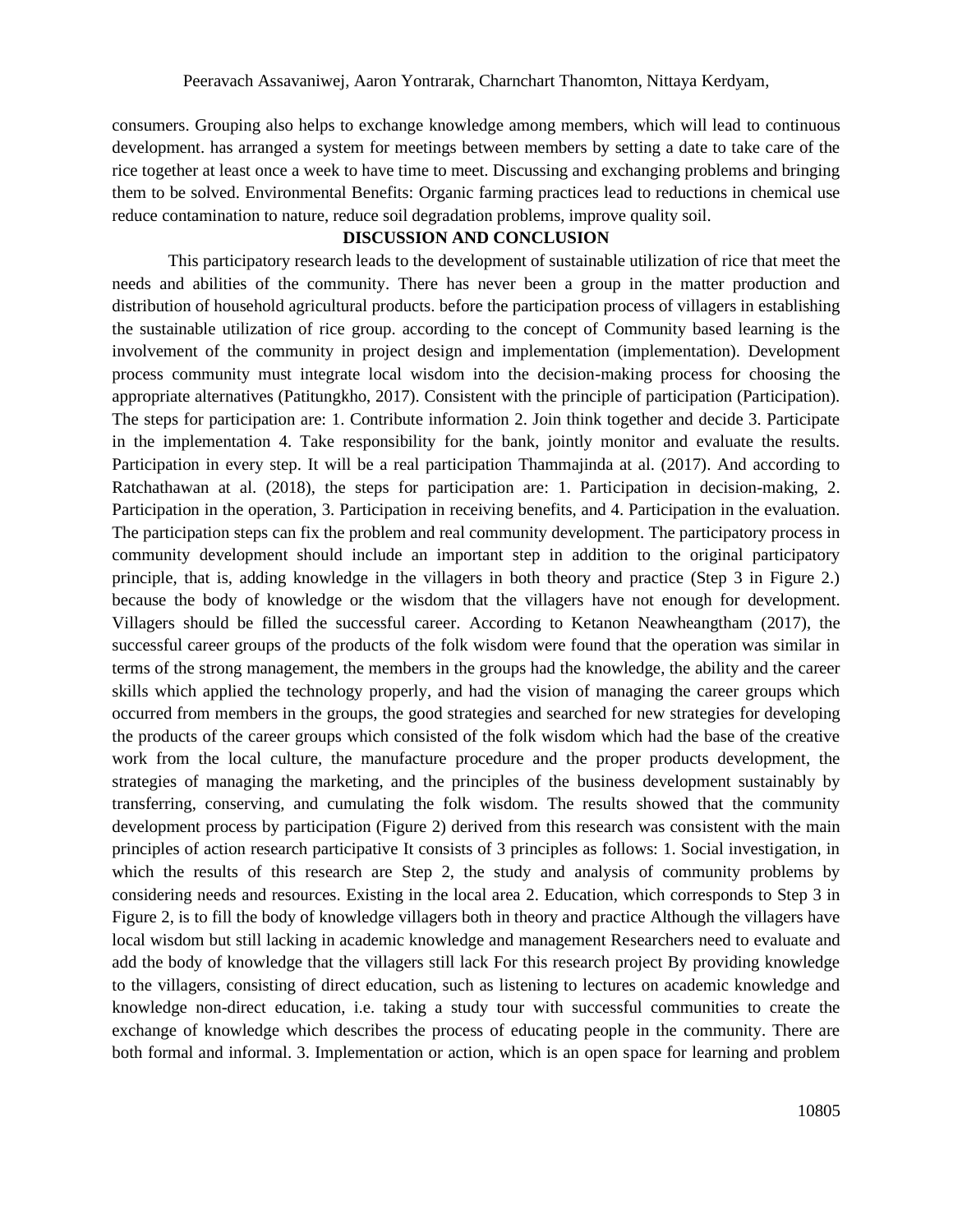solving together. Consistent with the findings of Figure 1 in Steps 4, 5 and 6, is the joint consideration of appropriate alternatives, joint planning of action. and implementation of the plan.

The five key factors contributing to the success: To try to bridge the gap between researchers and villagers, do not show that they have superior knowledge or status than villagers, as Panezai (2016) explains meeting leader (Facilitator) with villagers attending the meeting. They are equal status and horizontally relation which are the structure of equality learning and mutual support together. They don't have an actual gap or it is a constructed gap which are "research gap" or "knowledge gap", demonstration sincerity in coming. to help the villagers that they have real intentions to come and help villagers solve community problems It's not just collecting data to get the position, research paper, and then leave, it's a very important step. To create understanding among the villagers It has gained cooperation and has led to the success of the project. In the research community, the community now calls this process. Build-up rapport researchers meet with various people in the community to introduce themselves so that everyone can understand their objectives. goals and needs of villagers to participate in research benefits which will make the villagers trust is born (Kadem, 2020), Creation a friendly atmosphere in the meeting, relaxed, not too informal. Especially the meeting should be conducted in a format and the atmosphere is informal and flexible. Meetings are often the space in which the members of a group get tasks done: sharing informa-tion, reaching decisions and getting on with jobs. But a good meeting doesn't only get work done. Another important function of meetings is maintaining the group by involving, supporting and empowering the parti-cipants. This can help build a sense of community and connec-tion to fellow group members, resulting in a strong group with high levels of enthusiasm for achieving your shared aims. (Seeds for Change In-depth guide, 2021), to encourage villagers to think and know how to plan, for example, when the produce will be sold, whether the group will hire silk workers or will arrange shifts in rotation, and how should they charge the cost? which is the role of meeting leader (Facilitator) is to use two-way communication. Emphasis is placed on listening rather than speaking and speaking to shape the issue. Focus group discussion provide information. which has been through the discussion among members of the discussion group to ensure accuracy, accuracy, and credibility. And the variety of information is considered an effective method for triangulation of the participants themselves (triangulation). (Urwongse, 2019), and changing the way of life of the community has to be done gradually, possibly starting with the Pilot Project, i.e., small moves before it becomes effective. and then gradually develop to expand should not think big full from the beginning in the beginning must have an action (Action) first to see results from the results of the first set. If members had confidence, then gradually expanded to a larger area. Finally, they may be able to replace their former occupation, which is to stop growing rice get rice. Let's make sustainable utilization of rice: growing rice get everything instead.

#### **REFERENCES**

- 1. Ampansirirat, A., and Wongchaiya, P. (2017). "The Participatory Action Research: Key Features and Application in Community." Journal of Humanities and Social Sciences Mahasarakham University 36(6),192-202.
- 2. Crane, P. and O'Regan, M. 2010. On PAR Using Participatory Action Research to Improve Early Intervention. Department of Families, Housing, Community Services and Indigenous Affairs, Australian Government.
- 3. Disthan, K. 2020. Why Thai farmers are the poor across the century? Post Today, May 5, 2020